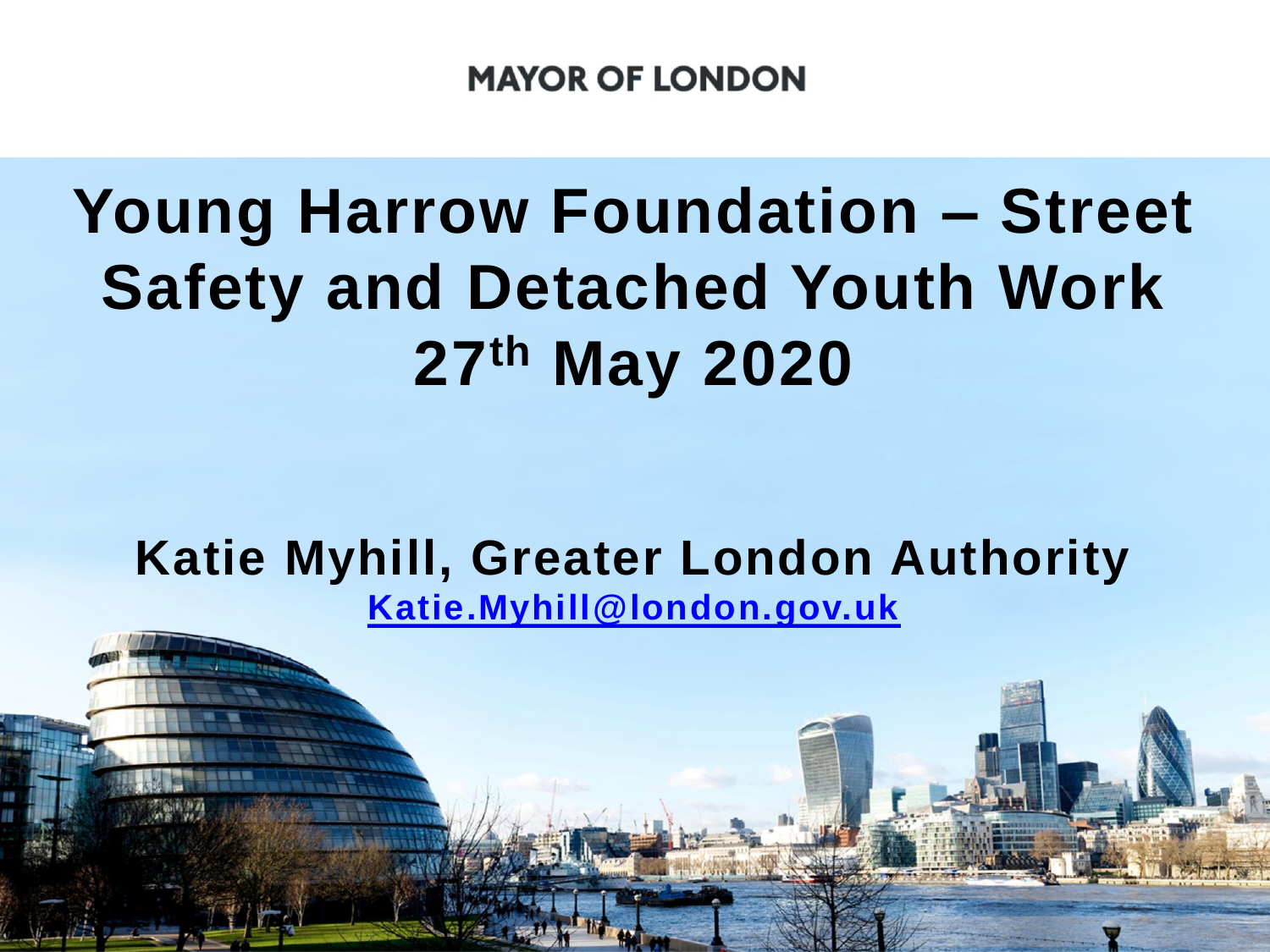## **Funders Perspective**

- GLA recognises the value and importance of **detached youth work**  and outreach – both for targeted groups of young people who might be more vulnerable and also for universal youth provision .
- The **Mayors £45m Young Londoners Fund** invests in over 200 youth organisations reaching over 110,000 young people. Projects using detached youth work include LB Haringey, Spotlight, The Harrow Club, Prospex and Ignite Trust.
- GLA is signed up the London funders statement to support organisations affected by COVID-19. Underpinned by the following principles: **Adapting activities; Discussing dates; Financial flexibility** and; **Listening.**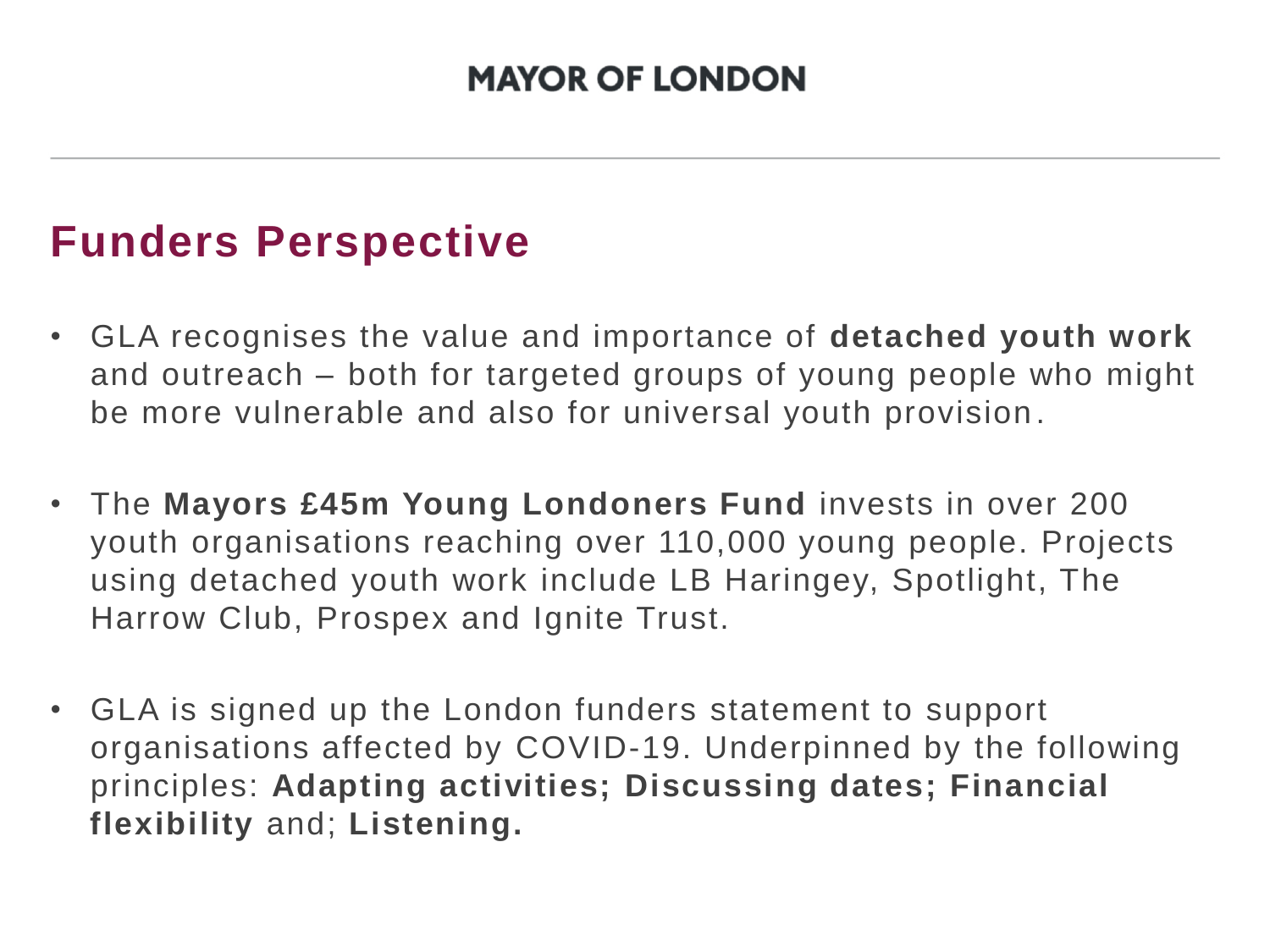# **Impact of COVID-19**



Huge financial impact (after years of funding cuts).

Social distancing and lockdown – impact on engaging young people and referral routes





Adapting services - providing food and resources families, delivering counselling and services online and care calls to young people.

Disproportionate impact on some communities and groups.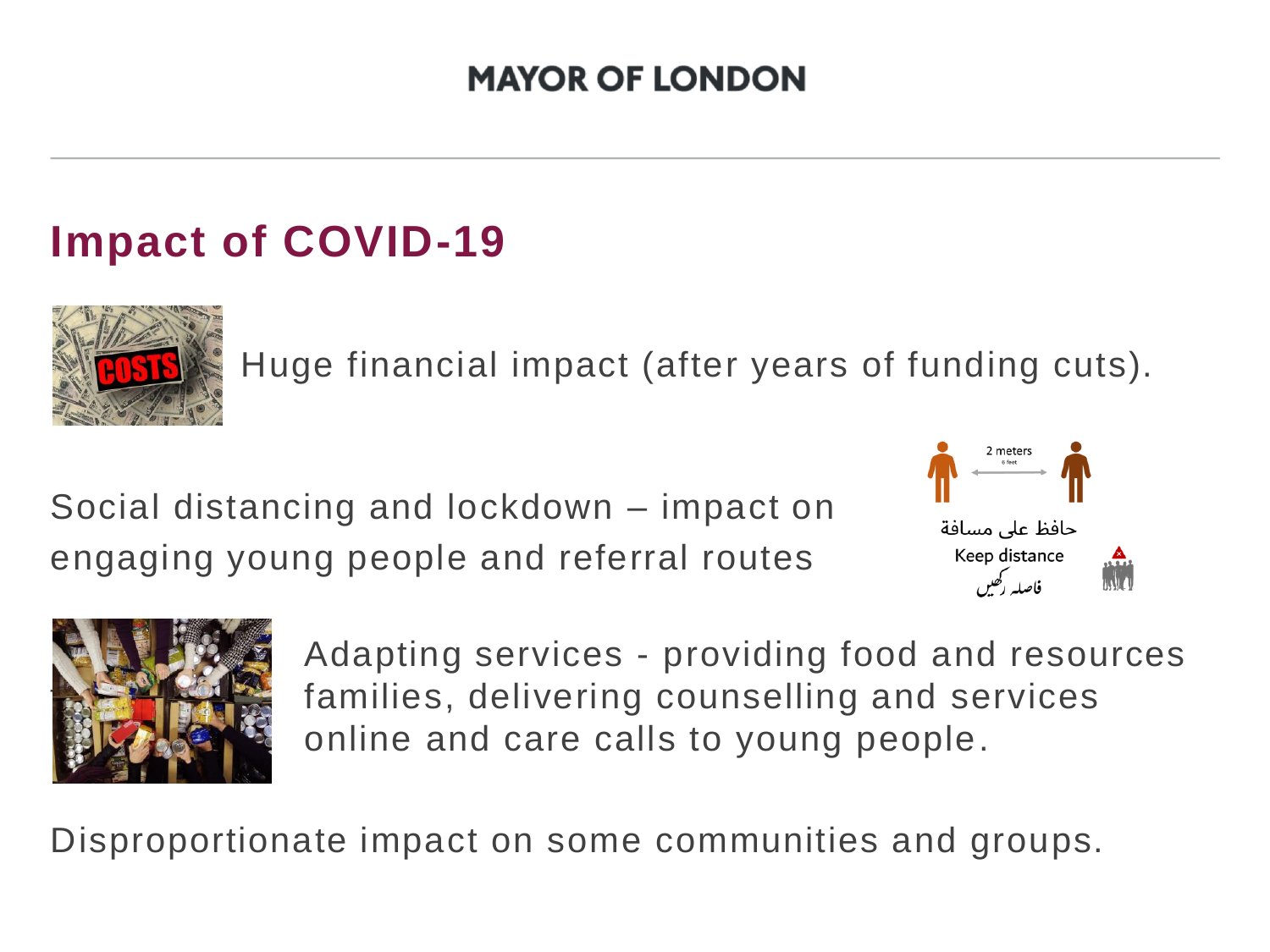## **Funders Response**

- Recognising there is a gap in provision as lockdown restrictions are reduced there will be more young people in need of positive activities and wider support.
- Detached youth work and outreach is one way in which groups can begin to address this gap and prepare for the re -opening of their services.
- The [Youth Endowment Fund l](https://youthendowmentfund.org.uk/grants-2/covid-19-round/)aunched a national £6.5m funding pot in response to COVID-19 to fund a range of activities including detached youth work.
- The [London Community Response Fund i](https://londoncommunityresponsefund.org.uk/)ncludes a theme on children and young people